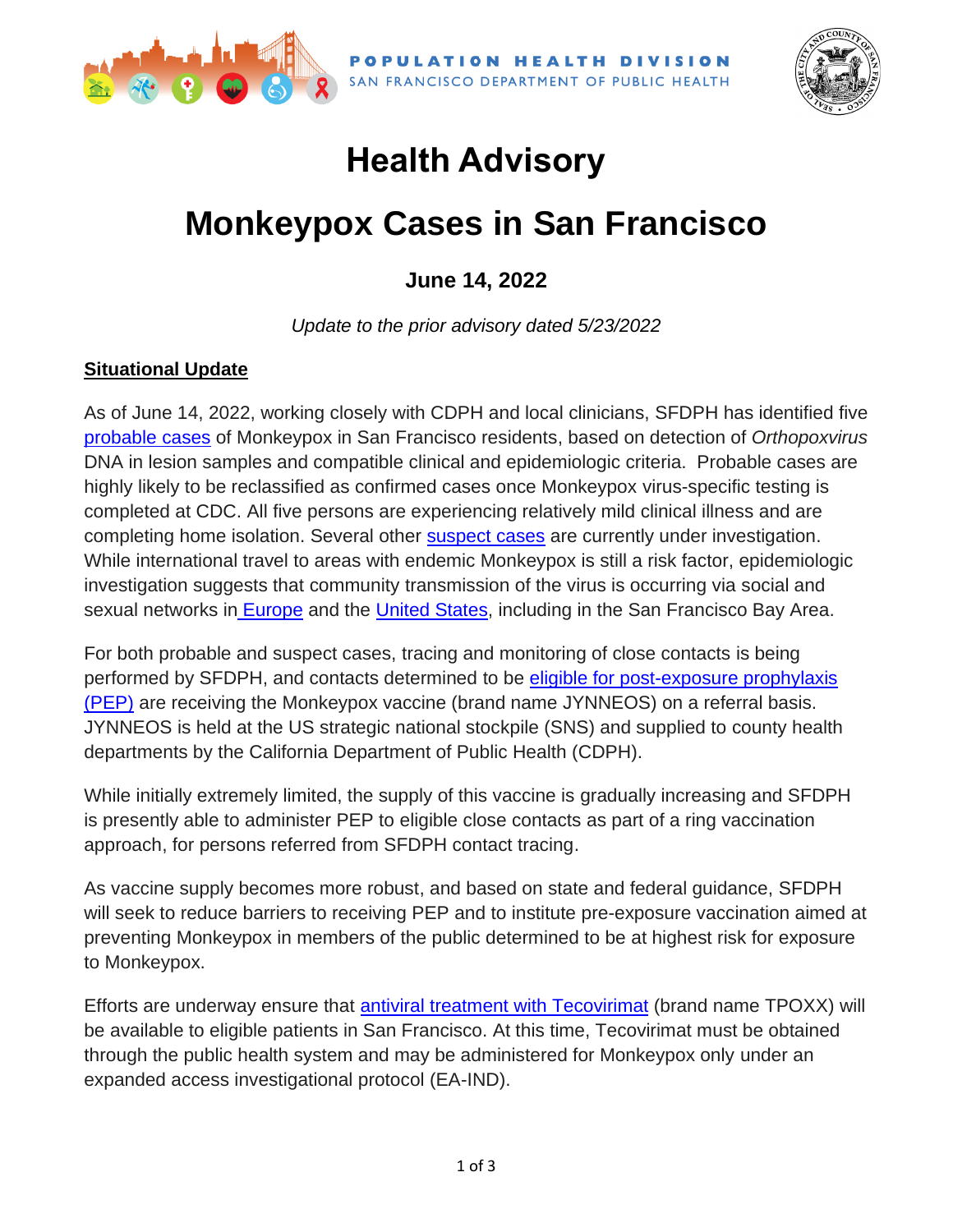



## **Synopsis: Monkeypox Transmission and Disease**

Cases in the U.S. and in San Francisco have so far occurred primarily in gay, bisexual, or other men who have sex with men, including trans persons. This is believed to be related to transmission via close and/or intimate contacts within sexual and social networks.

Transmission occurs primarily by means of direct contact with infectious lesions, scabs, or body fluids including saliva, but may also occur via contact with fomites (infected items such as clothing, linens, towels, or bandages) or by respiratory secretions in the context of prolonged face-to-face contact. The incubation period is 7-14 days (range 4-21 days) after exposure.

The characteristic rash of Monkeypox is often but not always preceded by a prodrome that can include fever, malaise, headache, and myalgia, and an enanthem with lesions on the tongue and mouth. The rash typically follows a progression over several days from macules to papules to vesicles to pustules, which then scab over. At the pustule stage, the lesions are painful, firm, well circumscribed, and deep seated, with central umbilication. Distribution of the Monkeypox rash is typically centrifugal (lesions initially concentrated on face and extremities). However, cases may experience rash development primarily in the genital or perianal regions.

Recognizing potential Monkeypox infection in patients and differentiating it from more common rash illnesses such as herpes simplex, varicella or herpes zoster, secondary syphilis, molluscum contagiosum, or bacterial pustulosis or furunculosis, is critical to enable contact tracing within the window of effective Monkeypox PEP and to ensure appropriate treatment.

The following are brief, helpful reviews on clinical presentation and differential diagnosis:

[Lancet](https://www.thelancet.com/journals/laninf/article/PIIS1473-3099(22)00228-6/fulltext?hss_channel=fbp-374651963469) article | [CDC](https://www.cdc.gov/poxvirus/monkeypox/clinicians/clinical-recognition.html) page | [COCA](https://emergency.cdc.gov/coca/calls/2022/callinfo_052422.asp) Webinar | [MMWR](https://www.cdc.gov/mmwr/volumes/71/wr/mm7123e1.htm) article

## **Actions Requested of SF Clinicians**

- 1. **Check our Monkeypox webpage for SF Healthcare Providers** regularly for local updates and guidance: [www.sfcdcp.org/monkeypoxHCP](http://www.sfcdcp.org/monkeypoxHCP)
- 2. **Immediately report** any San Francisco resident with suspected Monkeypox disease 24/7 to the SFDPH Communicable Disease Control Unit (CDCU) at (415) 554-2830. After hours, follow instructions to page the on-call MD. Do not wait to report until the diagnosis is confirmed by testing.
- 3. **Review and utilize** our document for SF clinicians: *Provider Guidance for Initial Evaluation of Suspected Monkeypox,* located at [www.sfcdcp.org/monkeypoxHCP.](http://www.sfcdcp.org/monkeypoxHCP) This document will be updated as information changes, and currently addresses: